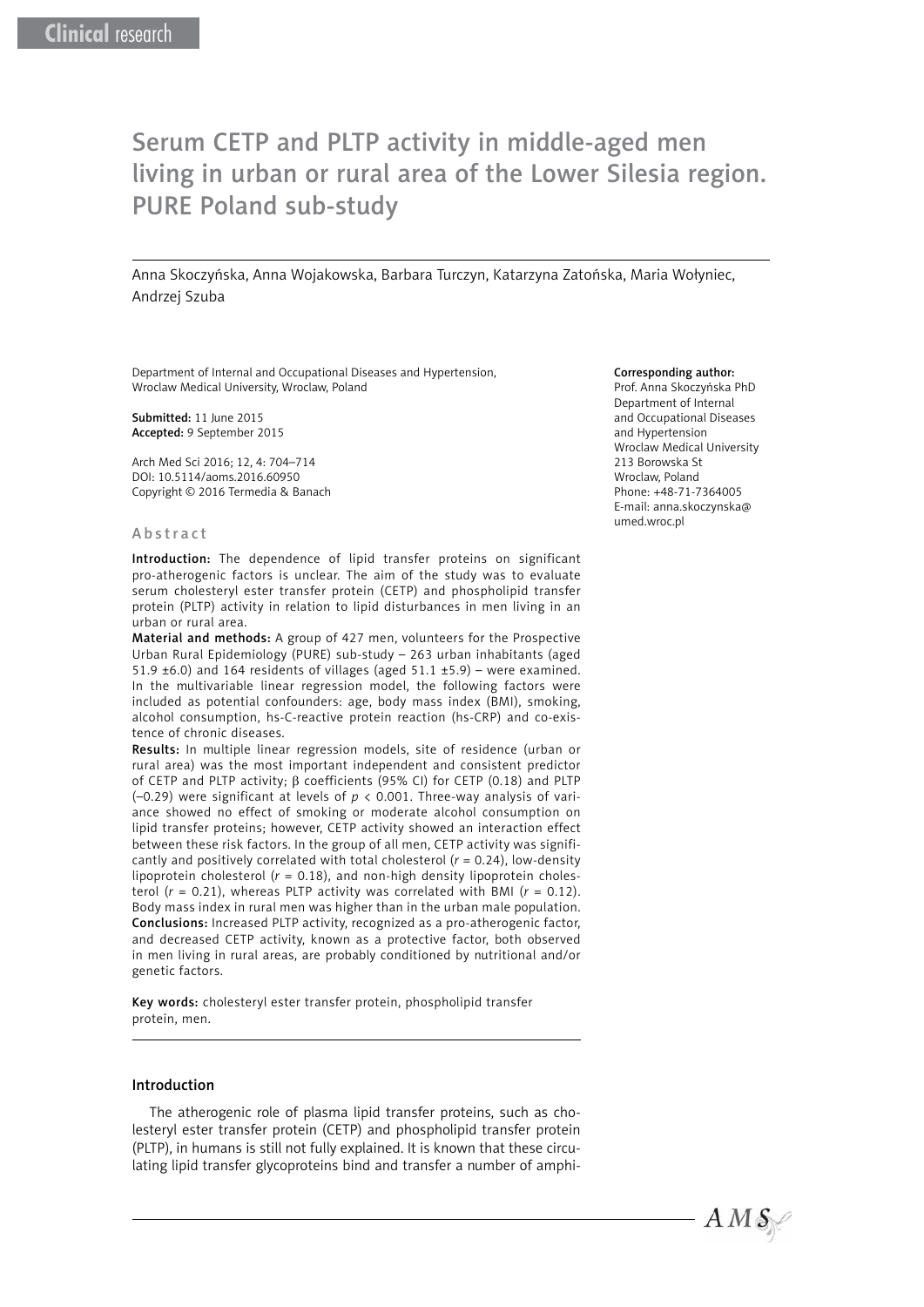pathic compounds and determine the cholesterol content in the intima of the arterial vessel wall. The overload of cholesterol in the arterial wall is one of the main causes of arteriosclerosis. However, the effect of plasma lipid transfer proteins on cholesterol accumulation in the vessel wall, reverse cholesterol transport and cholesterol's further changes remains unclear [1, 2].

The cholesteryl ester transfer protein promotes the exchange of triglycerides from very-low-density lipoprotein (VLDL) and low-density lipoprotein (LDL) particles for cholesterol ester in high-density lipoprotein (HDL) particles [3, 4]. In this way, CETP enhances triglyceride content in HDL, and redistributes and remodels HDL into small  $\mathsf{HDL}_\mathsf{3}$  particles, which are subsequently hydrolyzed by lipase [4, 5]. Increased CETP activity may be a major determinant of low HDL cholesterol [6]. Animals naturally depleted in CETP (e.g. mice and rats) have high HDL-C and low LDL-C plasma levels, whereas rabbits, having a naturally high CETP activity with high LDL and low HDL concentrations, are sensitive to developing experimental atherosclerosis [7, 8]. Since for many years CETP has been considered an atherogenic factor, clinical studies using a potent CETP inhibitor, such as torcetrapib, were performed in patients at high risk for coronary events. However, the trial with torcetrapib was terminated prematurely because of an increased risk of death and cardiac events in patients receiving this drug. Furthermore, torcetrapib is thought to have off-target effects on blood pressure [9]. Dalcetrapib development was interrupted by Roche due to neutral results of the DAL-OUTCOMES study. At present, there are two large phase 3 trials studying the effect of CETP inhibition on clinical endpoints: REVEAL (anacetrapib) and ACCELERATE (evacetrapib). In patients already receiving statin therapy, these inhibitors cause plasma HDL to increase and LDL to decrease [6, 10]. The final data of prospective clinical trials are expected in 2017.

The plasma phospholipid transfer protein also plays an essential role in the metabolism of HDL [11, 12]. The role of PLTP includes transfer of surface remnants from triglyceride-rich particles, VLDLs, and chylomicrons to HDL particles, maintenance of HDL levels, and modulation of the size and composition of HDL [2, 13]. In experiments carried out on mice, PLTP overexpression induces atherosclerosis, whereas PLTP deficiency reduces it [14]. The coexistence between high PLTP and low HDL concentrations was also found in humans [2]. Additionally, the pro-atherogenic effect of elevated PLTP activity is due to an increase in production of apolipoprotein B, decrease in anti-oxidative potential and a positive correlation between PLTP and inflammatory factors, i.e. hs-CRP [15, 16]. In clinical studies, high levels of PLTP were observed in patients diagnosed with obesity, type 2 diabetes mellitus (T2DM) or hypertriglyceridemia [16, 17], as well as in patients with coronary heart disease (CHD) [15]. Recently, PLTP has been determined as an independent risk factor for human coronary heart disease [14, 18].

It follows that the biological roles of CETP and PLTP must be carefully monitored and all conditions determining the mass/activity of these proteins should be specified. Previous studies showed that in the middle-aged population of the Lower Silesia region in Poland, the place of residence (urban/rural area) had a significant impact on the lipid pattern. In women, this pattern was more atherogenic in residents of villages than residents of urban areas [19]. Moreover, the global cardiovascular risk was higher in men than in women [20].

The aim of this study was to evaluate serum CETP and PLTP activity in middle-aged men living in urban and rural regions of Lower Silesia, in relation to atherogenic changes in lipid pattern. A comparative analysis of PLTP and CETP activity in men diagnosed with hypercholesterolemia or atherogenic (residual) dyslipidemia vs. normolipidemic men was performed. The activity of CETP and PLTP, depending on the place of residence, smoking habits, alcohol consumption, and presence of chronic diseases, was estimated. In the next step, we plan to specify the activity of CETP and PLTP, and evaluate the impact of the most common hormonal disorders on lipid transfer proteins in women.

# Material and methods

# Study participants and design

Four hundred and twenty-seven middle aged men were recruited from communities in and around Wroclaw, Lower Silesia region in Poland, from January 2009 to June 2010. The research was conducted as part of the Polish sub-study of the Prospective Urban Rural Epidemiology (PURE) study. All studied subjects were of Polish origin and volunteers. All participants provided informed consent. The baseline clinical visits included measurement of anthropometric data, taking laboratory tests in a fasting state, questionnaires and interviews. Body weight, height, waist and hip circumferences were measured using calibrated equipment and standardized methodology. Body mass index (BMI) was estimated as the ratio of weight to height squared (kg/m<sup>2</sup>). Waist-to-hip ratio (WHR) was calculated. Alcohol use was measured as alcoholic drinks consumed per month. Smoking burden was evaluated by current cigarette smoking (cigarettes/day) and pack-years (current cigarettes/day × years of smoking). The patient selection criteria for this study were: sex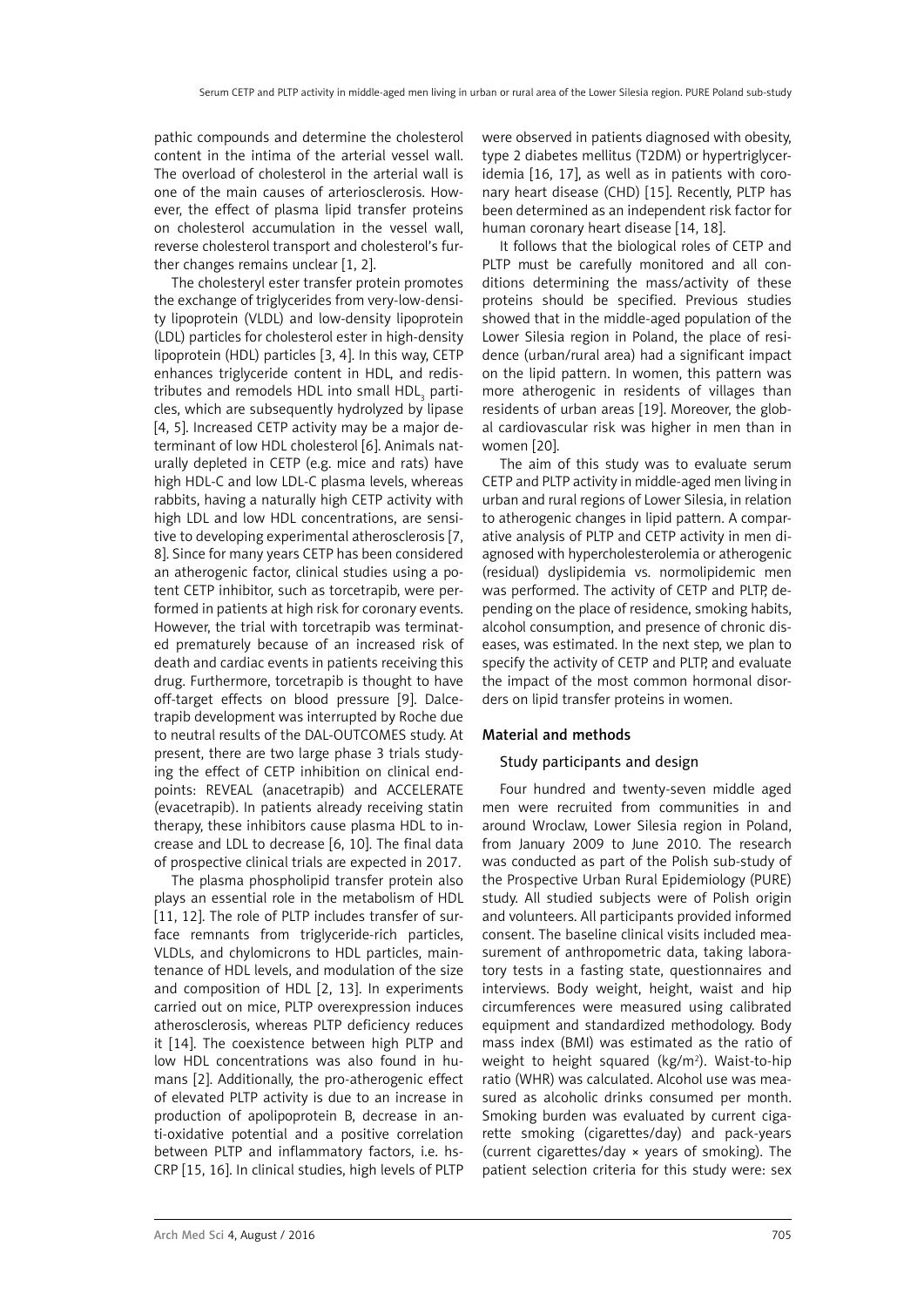(male), age (middle), place of residence (urban or rural area), general health (good) and differential lipid pattern (from normal to dyslipidemia). It was planned to select equal groups of inhabitants of towns and villages, similar for baseline lipid pattern. However, the villagers reported to be less keen on participating in the research, so the group of rural men was smaller. The studied population was divided into: a hypercholesterolemic group (the group of men with fasting total cholesterol  $\geq$  5.0 mmol/l and/or LDL-C  $\geq$  3.0 mmol/l), a residual dyslipidemic group (men with triglycerides  $\geq$  1.7 mmol/l and HDL-C < 1.0 mmol/l) and a normolipidemic group (men without lipid abnormalities). The criteria used for this division were consistent with the guidelines of the Polish Forum for Prevention of Cardiovascular Diseases, updated in 2012 (http://www.pfp.edu.pl). The study was approved by the Polish Ethics Committee: no. KB-443/2006.

## Biochemical measurements

Venous blood was taken from subjects after 12 h of fasting, and centrifuged at 1000 g for 20 min at 4°C. Each serum sample was divided and put into 3 tubes and stored at a temperature of –80°C. Serum lipids were measured using standard methods. Total serum cholesterol (TC), triglycerides (TG) and HDL-C were measured using the SPINREACT (Sant Esteve De Bas, Girona, Spain) enzymatic assay. LDL-C was estimated, among patients with a TG concentration lower than 4.52 mmol/l, as the result of TC – HDL-C – TG/5 (Friedewald formula). The QUANTOLIP HDL (Technoclone GmbH, Vienna, Austria) precipitation test was used to measure  $\mathsf{HDL}_2$  and  $\mathsf{HDL}_3$  cholesterol. The serum non-HDL cholesterol was calculated as the difference between total and HDL cholesterol concentrations. The serum high-sensitivity C-reactive protein (hs-CRP) was determined using the CardioPhases CRP Dade Behringer preparation with the molecular immune-nephelometric method, according to N Rheumatology Standard SL (BCR-CRM 470).

# Serum CETP and PLTP activity assays

Serum CETP and PLTP activities were determined using the CETP Activity Assay Kit, and PLTP Activity Assay Kit (BioVision Research Products, 2455-D Old Middlefield Way, Mountain View, CA 94043 USA) with the fluorescence spectrophotometer HITACHI F-2500. The CETP assay uses a synthetic fluorescent CE donor particle and apo-B containing lipoprotein acceptor particles. CETP-mediated transfer was determined by an increase in fluorescent intensity in the acceptor. The serum PLTP assay uses a fluorescent phos-

pholipid donor and a synthetic acceptor, and, again, PLTP-mediated transfer was measured by an increase in fluorescent intensity. Intra- and inter-assay coefficients of variation for both assays ranged from 11% to 15%, similarly as in fluorometric assay procedures that are described by others [21]. Previously, Chen *et al.*, in order to validate the fluorometric assay, compared results with those obtained by the classic radiolabeled method and confirmed the high degree of correlation between the two methods [22].

# Statistical analysis

Results are presented as mean ± standard deviation (SD) or median and interquartile range (IQR). Depending on the type of variable distribution, parametric or non-parametric methods of analysis were used. In case of normal distribution, *t*-tests were applied and the statistical significance between means was calculated using the ANOVA test. In the case of qualitative variables, non-parametric tests were used. The association between place of residence and lipid metabolism was investigated. The independent variable was defined as urban or rural area, and was individually analyzed in relation to protein and lipid parameters in the multivariable linear regression model. The following variables were included as potential confounders in the analyses: age, BMI (BMI  $\leq$  25 kg/m<sup>2</sup> was treated as normal,  $> 25$  kg/m<sup>2</sup> as overweight, > 30 kg/m2 as obesity), tobacco use (smokers or non-smokers), alcohol consumption (moderate drinkers or non-drinkers), hs-CRP  $( \leq 5 \text{ mg/l} \text{ was}$ treated as normal,  $> 5$  mg/l as increased) and co-existence of coronary heart disease or diabetes mellitus (present or absent). Three-way analysis of variance (using place of residence, smoking habits and alcohol consumption as independent factors) was also applied with one- or multi-dimensional significance tests. Correlations between variables were evaluated using Spearman's correlation coefficient. A *p*-value less than 0.05 was accepted as statistically significant. All analyses were conducted using the STAT statistical package version 12.0 (Statistica 12 PL. StatSoft).

## Results

The study included 263 urban inhabitants aged 51.9 ±6.0 years and 164 rural inhabitants aged 51.1 ±5.9 years. In this population, 123 (28.8%) men were tobacco smokers and 129 (30.2%) men reported moderate alcohol consumption (1 to 4 alcohol units per day). The percentage of smokers and alcohol drinkers was slightly (not significantly) higher among rural residents compared to urban residents. In groups of smokers or moderate drinkers, inhabitants of cities were older by about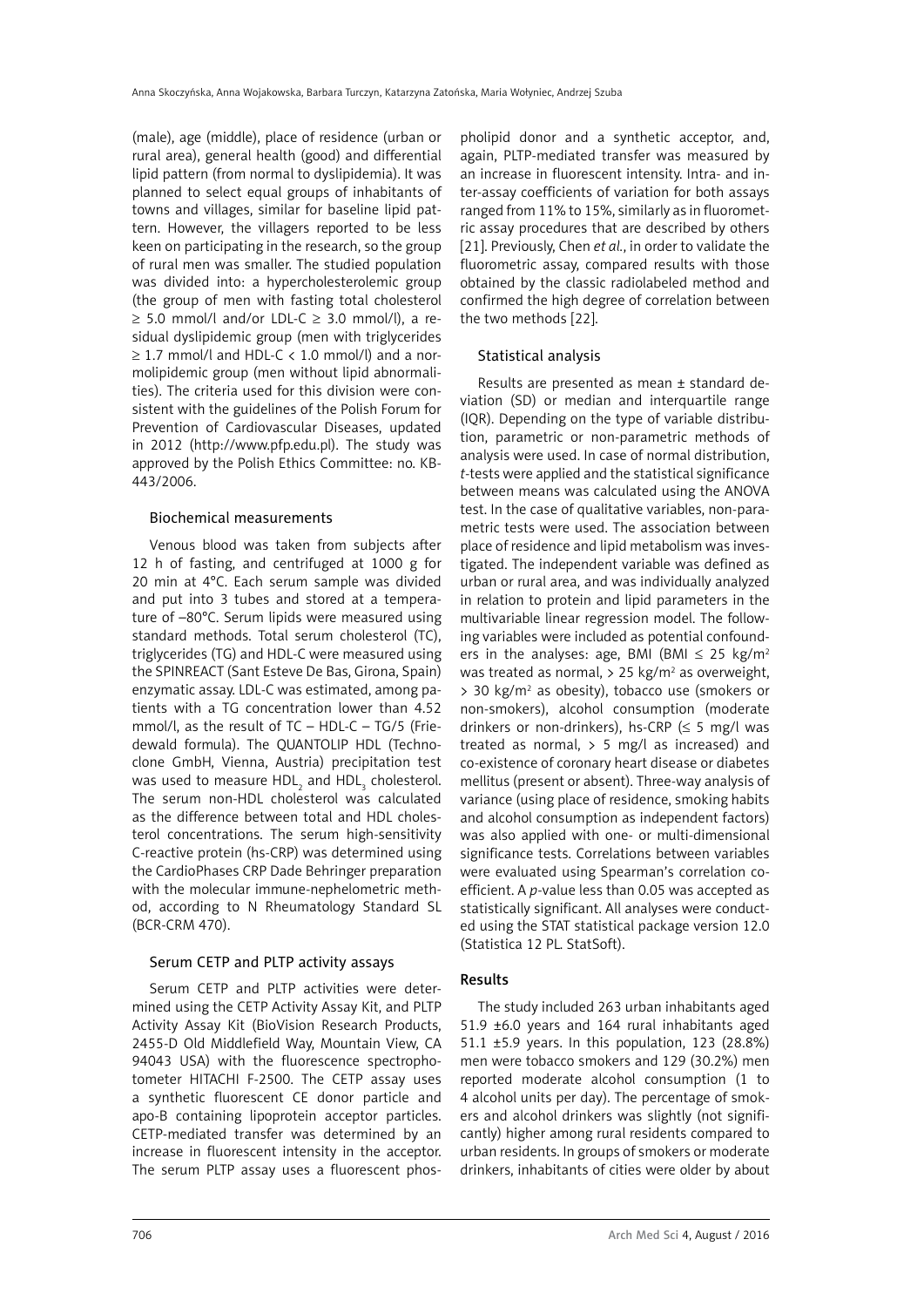one year in comparison to rural area inhabitants. The BMI was higher ( $p < 0.05$ ) in rural inhabitants than in urban inhabitants. The number of men diagnosed with a chronic disease, such as T2DM or CHD, expressed as a percentage of all subjects, was similar in both groups. Simultaneously, except for hs-CRP, which was higher in men from rural areas than in men from cities ( $p < 0.01$ ), other biochemical findings (lipid pattern) did not differ significantly between these two groups (Table I).

In the total population of 427 men, linear correlations between total and LDL cholesterol (*r* = 0.885; *p* < 0.001), total and non-HDL cholesterol  $(r = 0.944; p < 0.001)$ , and between TG and HDL<sub>3</sub>

Table I. Characteristics of studied groups. Urban men to rural men group comparison

Parameter Urban men  $(n = 263)$ Rural men  $(n = 164)$ Age, mean ± SD [years]  $51.9 + 6.0$   $51.1 + 5.9$ BMI, median (IQR) [kg/m2 ] 27.7 (25.4–30.5) 28.4 (26.1–31.5)\* WHR, mean ± SD 0.95 ±0.07 0.96 ±0.06 Smokers, *n* (%) 60 (23.1) 63 (38.6) Age [years] 52.4 ±5.9 50.9 ±6.2 Moderate drinkers, *n* (%) 74 (28.5) 55 (33.7) Age [years] 51.9 ±6.0 50.8 ±6.1 T2DM, *n* (%) 17 (6.6) 6 (3.7) Age [years] 49.3 ±7.0 51.6 ±6.3 CHD, *n* (%) 16 (6.2) 5 (3.1) Age [years] 49.5 ±6.5 54.4 ±5.9 Lipid-lowering treatment, *n* (%) 11 (4.2) 1 (0.6) Total C, mean ± SD [mmol/l] 5.06 ±0.99 5.27 ±1.27 LDL-C, mean ± SD [mmol/l] 2.99 ±0.89 3.08 ±1.10 HDL-C, mean ± SD [mmol/l] 1.33 ±0.30 1.38 ±0.45 HDL<sub>2</sub>-C, mean ± SD [mmol/l]  $0.34 + 0.14$   $0.35 + 0.19$ HDL<sub>3</sub>-C, mean ± SD [mmol/l] 0.99 ±0.22 1.03 ±0.29 Non-HDL-C, mean ± SD [mmol/l] 3.73 ±1.01 3.90 ±1.27 TG, mean ± SD [mmol/l]  $1.65 \pm 1.09$   $1.81 \pm 1.33$ hs-CRP, median (IQR) [mg/l] 0.88  $(0.51 - 1.86)$ 1.22  $(0.68 - 2.27)$ \*\*

*\*, \*\*Statistically significant differences in comparison to urban men; \*p < 0.05; \*\*p < 0.01. WHR – waist-to-hip ratio, C – cholesterol, TG – triglycerides, hs-CRP – high-sensitivity C-reactive protein.*

cholesterol (*r* = –0.375; *p* < 0.001), were observed. There were also statistically significant relationships, although with lower coefficients, between CETP activity and total cholesterol (*r* = 0.238;  $p \le 0.001$ ) (Figure 1), CETP activity and LDL-C (*r* = 0.179; *p* < 0.01) (Figure 2), and between CETP activity and non-HDL-C (*r* = 0.212; *p* < 0.001). The PLTP activity was significantly and positively correlated with BMI (*r* = 0.123; *p* < 0.01).

In comparison to urban men, serum CETP activity in rural men was lower ( $p < 0.001$ ), whereas PLTP activity was higher ( $p < 0.001$ ) (Table II). Multiple linear regression analyses adjusted for age, BMI, smoking habits, alcohol consumption and presence of T2DM or CHD, showed an association between place of residence (urban or rural area) and activity of lipid transfer proteins.



Figure 1. Correlation between CETP activity and total cholesterol level in the group of all men (*p* < 0.0001)



Figure 2. Correlation between CETP activity and LDL cholesterol level in the group of all men ( $p < 0.01$ )

Table II. Lipid transfer protein activity in urban and rural men

| Parameter        | Urban area<br>$(n = 263)$ | Rural area<br>$(n = 164)$ |
|------------------|---------------------------|---------------------------|
| CETP [nmol/ml/h] | $42.7 + 17.7$             | $34.6 + 17.4***$          |
| PLTP [nmol/ml/h] | $63.8 + 15.5$             | $75.3 + 17.1***$          |

*\*\*\*Statistically significant difference between groups of urban and rural men; p < 0.001.*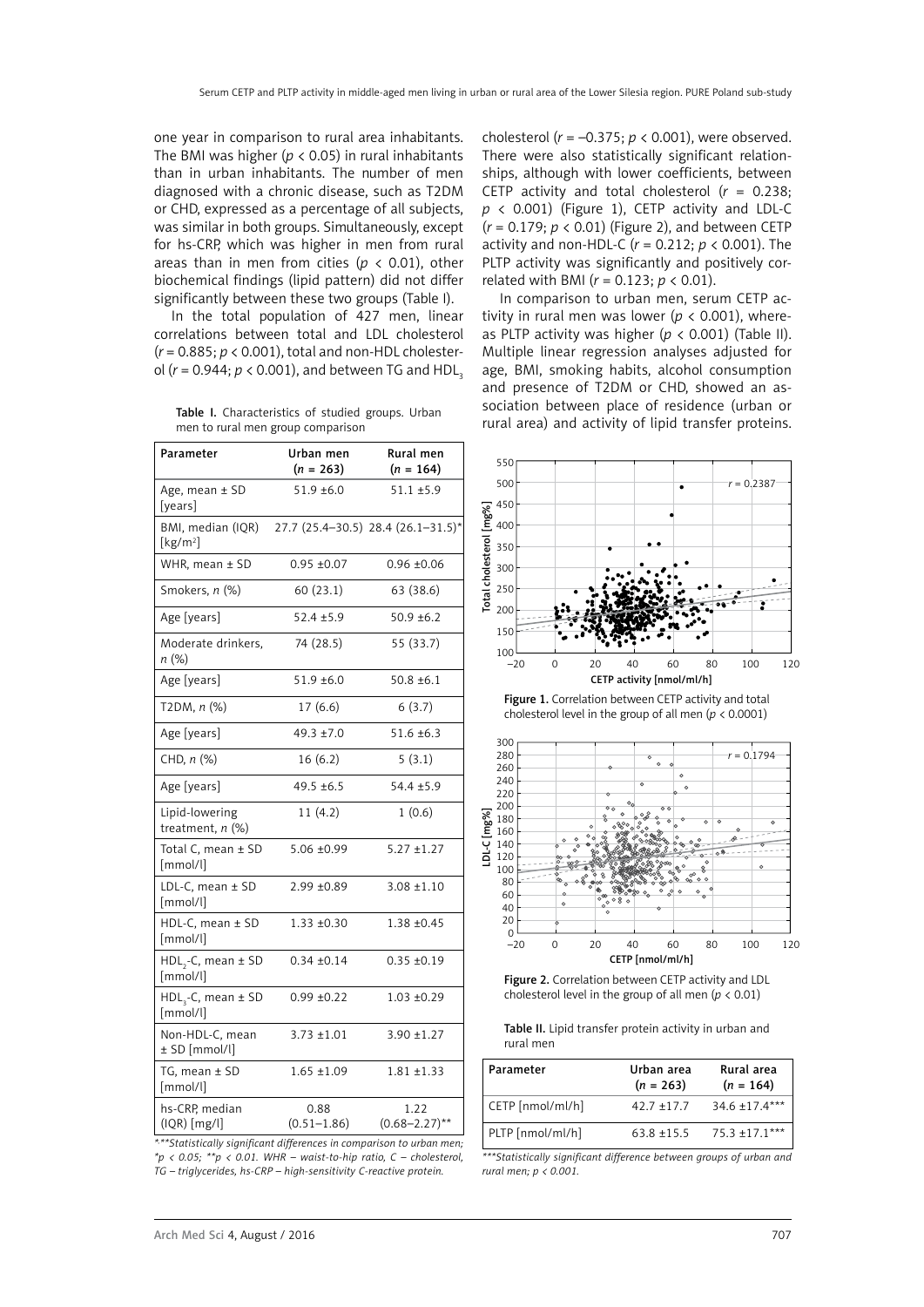Table III. Association between site of residence and lipid transfer protein activity in middle-aged men

| Independent P-value<br>variable        | Dependent variables |                                                                          |  |  |
|----------------------------------------|---------------------|--------------------------------------------------------------------------|--|--|
| Place of<br>residence<br>(urban/rural) | & 0.001             | CETP β-coefficient (95% CI)<br>0.18 (0.07 to 0.29)                       |  |  |
|                                        | & 0.0001            | PLTP B-coefficient (95% CI)<br>$-0.29$ ( $-0.40$ to 0.19)                |  |  |
|                                        | 0.15                | Total C $\beta$ -coefficient (95% CI)<br>$-0.08$ ( $-0.19$ to 0.02)      |  |  |
|                                        | 0.56                | LDL-C $\beta$ -coefficient (95% CI)<br>$-0.03$ ( $-0.14$ to 0.07)        |  |  |
|                                        | 0.15                | HDL-C $\beta$ -coefficient (95% CI)<br>$-0.08$ ( $-0.19$ to 0.02)        |  |  |
|                                        | 0.16                | HDL,-C β-coefficient (95% CI)<br>$-0.07$ ( $-0.18$ to 0.03)              |  |  |
|                                        | 0.22                | HDL <sub>2</sub> -C β-coefficient (95% CI)<br>$-0.06$ ( $-0.17$ to 0.04) |  |  |
|                                        | 0.34                | Non-HDL-C β-coefficient (95% CI)<br>$-0.05$ ( $-0.16$ to 0.05)           |  |  |
|                                        | 0.31                | TG $\beta$ -coefficient (95% CI)<br>$-0.05$ ( $-0.16$ to 0.05)           |  |  |
|                                        | 0.21                | hs-CRP β-coefficient (95% CI)<br>$0.07$ (-0.04 to 0.18)                  |  |  |

*Multiple linear regressions adjusted for age, BMI, smoking habits, alcohol drinking and co-existence of chronic diseases; CI – confidence interval, p-value in bold letter indicates statistical significance.*



Figure 3. Lipid pattern and hs-CRP concentration in the group of all men depending on smoking. Charts represent mean  $\pm$  SE (0.95 CI). Below the box ANOVA test results are presented

Significant β coefficients (95% CI) for CETP (*p* < 0.001) and PLTP (*p* < 0.0001) were obtained. On the other hand, no significant influence of place of residence on lipid parameters or hs-CRP was found (Table III).

High values of β coefficients estimated for the impact of main confounders (smoking and alcohol drinking) on lipids were the reason for the exclusion of these two factors from confounders, and treating them, together with place of residence, as independent variables. Smoking increased total cholesterol ( $p < 0.01$ ), TG ( $p < 0.001$ ), and non-HDL cholesterol (*p* < 0.001), whereas moderate alcohol drinking increased total ( $p < 0.05$ ), HDL  $(p < 0.001)$ , HDL<sub>2</sub>  $(p < 0.01)$  and HDL<sub>3</sub>  $(p < 0.001)$ cholesterol levels (Figures 3, 4).

There were no significant differences in CETP or PLTP activity between smokers and non-smokers (CETP: 39.8 ±15.9 vs. 39.3 ±18.7; PLTP: 71.1 ±15.9 vs. 67.1 ±17.3) or alcohol drinkers and non-drinkers (CETP: 41.1 ±16.6 vs. 38.7 ±18.4; PLTP: 68.8  $±18.1$  vs. 67.9  $±16.5$ ). Three-way analysis of variance showed that activities of CETP and PLTP, being dependent on place of residence (urban or rural), were not influenced by single confounders, such as smoking or alcohol drinking. However, CETP activity was influenced by the interaction between the two factors smoking and moderate alcohol drinking (Table IV, Figure 5).



Figure 4. Lipid pattern and hs-CRP concentration in the group of all men depending on alcohol consumption. Charts represent mean ± SE (0.95 CI). Below the box ANOVA test results are presented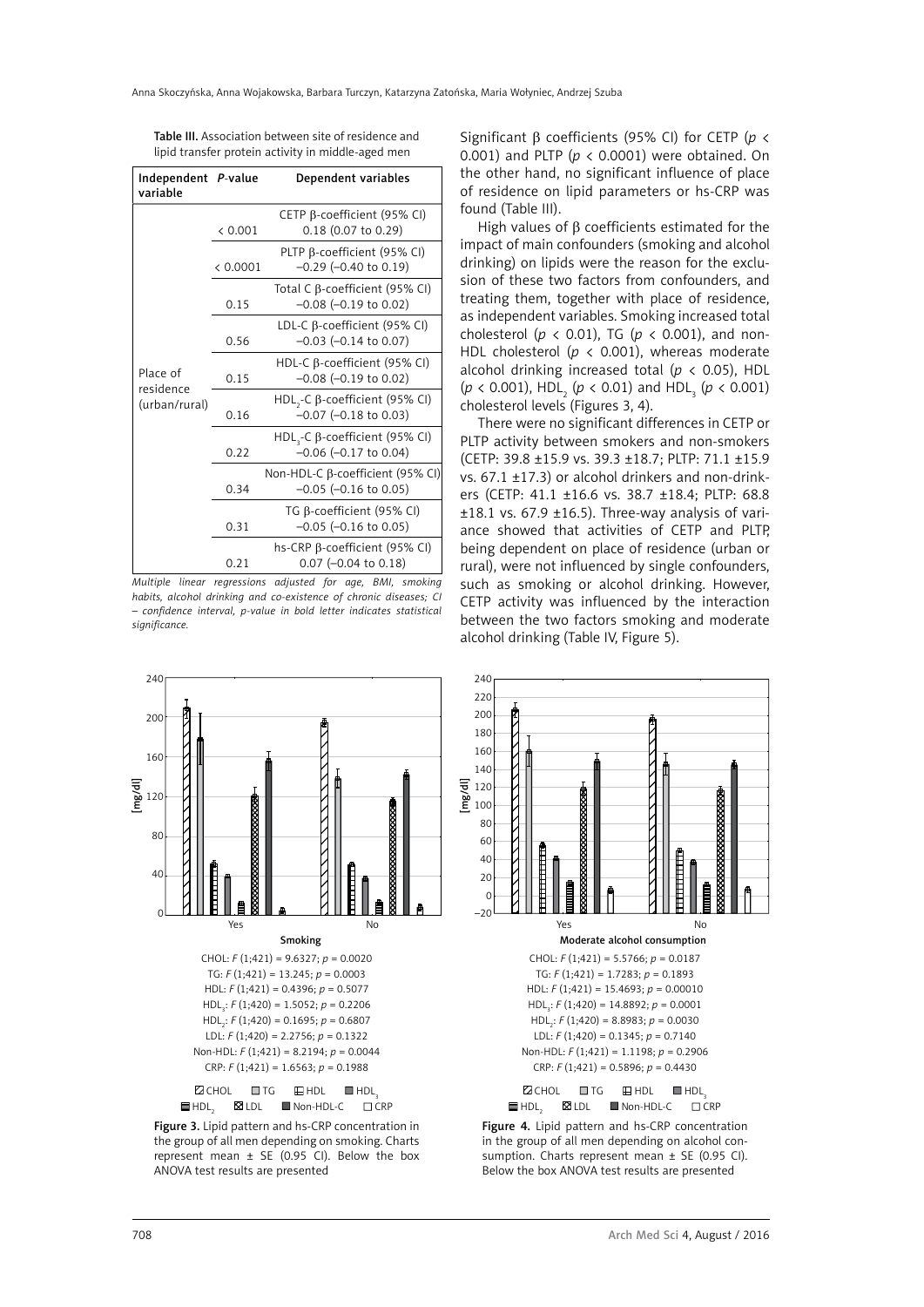Table IV. Effect of smoking and/or alcohol drinking and/or site of residence (urban/rural) on CETP and PLTP activity

| Effect                          | F-value | P-value |
|---------------------------------|---------|---------|
| Tests of significance for CETP: |         |         |
| Smoking                         | 0.005   | 0.946   |
| Drinking                        | 0.710   | 0.399   |
| Place of residence              | 10.87   | 0.001   |
| Smoking*drinking                | 6.853   | 0.009   |
| Smoking*residence               | 0.002   | 0.965   |
| Drinking*residence              | 1.927   | 0.165   |
| Smoking*drinking*residence      | 0.213   | 0.644   |
| Tests of significance for PLTP: |         |         |
| Smoking                         | 0.657   | 0.418   |
| Drinking                        | 0.041   | 0.839   |
| Place of residence              | 30.74   | & 0.001 |
| Smoking*drinking                | 0.127   | 0.721   |
| Smoking*residence               | 0.893   | 0.345   |
| Drinking*residence              | 0.003   | 0.955   |
| Smoking*drinking*residence      | 0.390   | 0.532   |

*Spreadsheet of three-way analysis of variance. F – F-test value for the respective effects; p – p-value.*

In the study, neither coexistence of chronic diseases (such as T2DM or CHD) nor chronic treatment with pharmacological drugs had a significant impact on lipid pattern. Probably, it may be attributed to the relatively small percentage of men diagnosed with these diseases (less than 10%) and the small number of subjects treated with statin (10) or fibrate (only 2).

At the next stage, analysis of CETP and PLTP activity depending on presence of lipid disorders (hypercholesterolemia or atherogenic dyslipidemia) was performed for urban and rural populations of men.

In the group of 151 normolipidemic men, in comparison to urban residents, rural men were characterized not only by lower CETP (*p* < 0.001), higher PLTP (*p* < 0.001) and higher hs-CRP (*p* < 0.05), but also by higher (*p* < 0.01) HDL and HDL<sub>3</sub> cholesterol levels. Multiple regression analysis showed the existence of an inverse correlation between CETP and PLTP (*r* = –0.210; *p* < 0.01).

In the group of 186 hypercholesterolemic subjects, higher CETP activity in comparison to men with normal total cholesterol (*p* < 0.001) was observed. In comparison to urban men, rural men displayed, together with lower CETP (*p* < 0.05) and higher PLTP (*p* < 0.001) activity, a higher total cholesterol level ( $p < 0.01$ ). PLTP activity was positive-



Figure 5. Dependence of CETP activity on interaction between smoking and alcohol drinking (*p* < 0.05)

ly, significantly correlated with total cholesterol  $(r = 0.221; p < 0.01)$ , TG  $(r = 0.174; p < 0.05)$ , HDL  $(r = 0.153; p < 0.05)$  and hs-CRP  $(r = 0.184; p = 0.01)$ .

Also, in the group of 63 men diagnosed with residual dyslipidemia, in comparison to urban residents, the rural men were characterized by lower CETP ( $p < 0.05$ ) and higher PLTP ( $p < 0.05$ ) activity. Other parameters were similar in inhabitants of both urban and rural areas (Table V). Multiple regression analysis showed a statistically significant (*p* < 0.05) linear correlation between CETP and TG (*r* = 0.291), PLTP and HDL-C (*r* = 0.271) and between PLTP and  $HDL<sub>3</sub>-C$  ( $r = 0.287$ ).

A regression analysis showed no correlation between hs-CRP and CETP or PLTP activity (*r* = 0.070 and  $r = 0.057$ , respectively).

Lastly, analysis of CETP and PLTP activity in relation to HDL cholesterol level was carried out. The total studied population was divided into three groups, depending on values of HDL-C concentrations: I (higher than/equal to 1.5 mmol/l), II (between 1.0 and 1.5 mmol/l) and III (lower than/ equal to 1.0 mmol/l). The total cholesterol level was 5.37 ±1.01 mmol/l in the first group, 5.17 ±1.19 mmol/l in the second group, and 4.86 ±1.03 mmol/l in the third group. The CETP and PLTP activity values in all these groups are presented in Figure 6. The  $HDL<sub>3</sub>$ -C to  $HDL<sub>2</sub>$ -C ratio was 3.3 ±6.2 in group I,  $3.4 \pm 1.7$  in group II, and  $4.7 \pm 3.1$  in group III (the difference in HDL<sub>3</sub>-C to HDL<sub>2</sub>-C ratio between groups II and III was statistically significant (*p* < 0.05), and the difference between groups I and III was of borderline significance ( $p = 0.05$ ).

## Discussion

According to the PURE study, in middle-income and low-income countries, the cardiovascular risk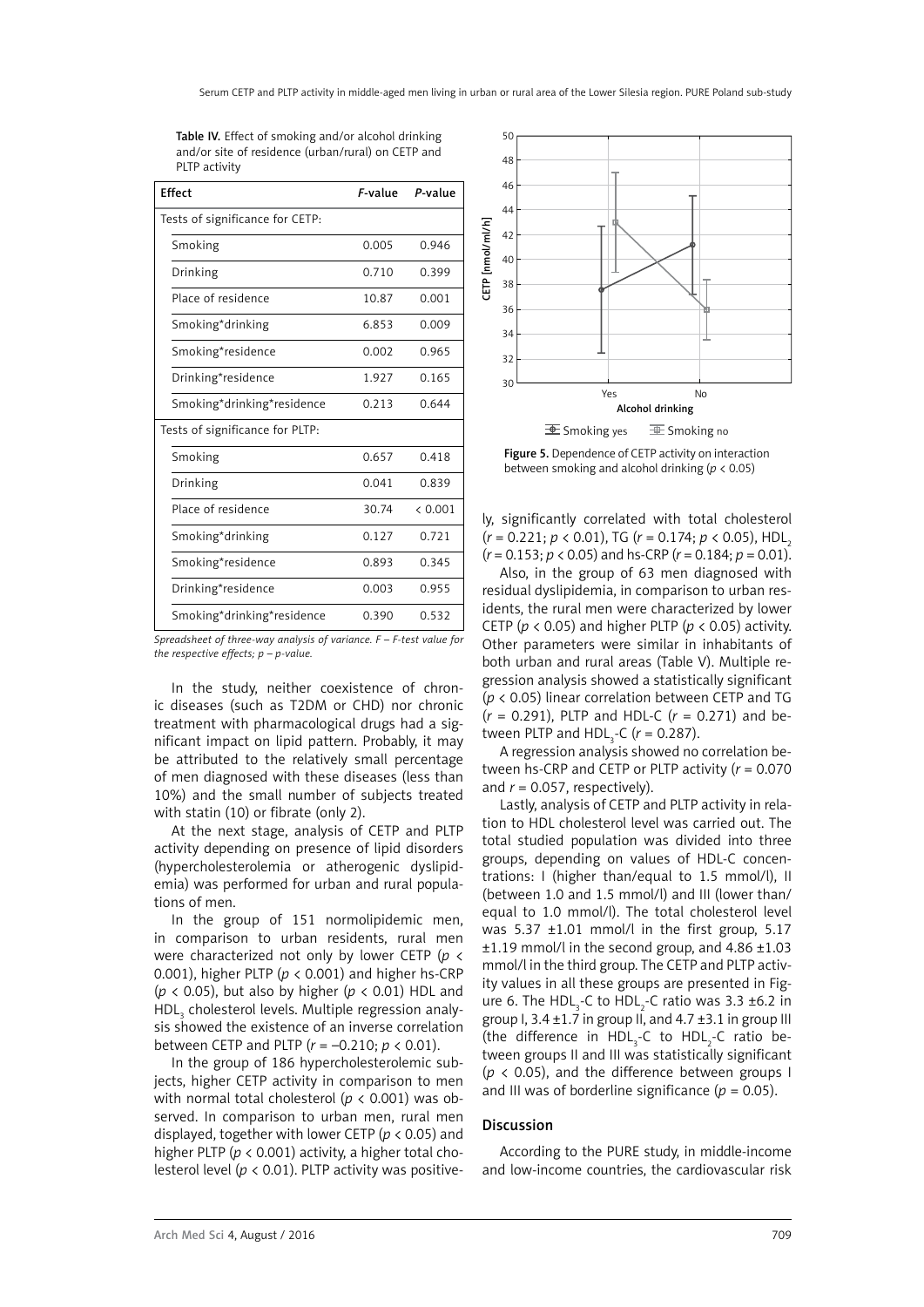| Parameter                    | Normolipidemia      |                       | Hypercholesterolemia |                       | Residual dyslipidemia |                       |
|------------------------------|---------------------|-----------------------|----------------------|-----------------------|-----------------------|-----------------------|
|                              | City<br>$(n = 104)$ | Village<br>$(n = 47)$ | City<br>$(n = 112)$  | Village<br>$(n = 74)$ | City<br>$(n = 34)$    | Village<br>$(n = 29)$ |
| Age [years]                  | $51.3 \pm 6.4$      | $50.6 \pm 5.9$        | $52.0 \pm 5.8$       | $50.3 \pm 5.9$        | $53.4 \pm 5.2$        | $51.2 \pm 6.2$        |
| BMI [ $kg/m2$ ]              | $27.6 \pm 4.8$      | $28.7 + 5.2$          | $27.9 \pm 3.5$       | $29.1 \pm 5.7$        | $30.6 \pm 3.6$        | $30.2 + 4.5$          |
| Smokers, n (%)               | 12(11.5)            | 15 (31.9)             | 32 (28.5)            | 34 (45.9)             | 8(29.6)               | 11 (39.2)             |
| Drinkers, n (%)              | 26 (25.0)           | 13 (27.6)             | 37 (33.0)            | 28 (37.8)             | 4(14.8)               | 5(17.8)               |
| DM, $n$ $(\%)$               | 10(9.6)             | 1(2.2)                | 6(5.3)               | 4(5.4)                | 1(3.7)                | 0(0)                  |
| CHD, $n$ $%$                 | 11(10.5)            | 2(4.2)                | 4(3.5)               | 0(0)                  | 0(0)                  | 0(0)                  |
| Total C [mmol/l]             | $4.41 \pm 0.51$     | $4.43 \pm 0.53$       | $5.94 \pm 0.79$      | $6.31 \pm 1.13**$     | $5.17 \pm 1.07$       | $4.93 + 0.93$         |
| LDL-C [mmol/l]               | $2.52 + 0.56$       | $2.44 \pm 0.61$       | $3.70 \pm 0.74$      | $3.89 \pm 1.03$       | $2.92 \pm 1.17$       | $2.71 \pm 0.95$       |
| HDL-C [mmol/l]               | $1.41 \pm 0.27$     | $1.57 + 0.48**$       | $1.37 + 0.3$         | $1.45 \pm 0.44$       | $0.91 \pm 0.12$       | $0.91 \pm 0.1$        |
| HDL <sub>2</sub> -C [mmol/l] | $0.35 \pm 0.14$     | $0.41 \pm 0.2$        | $0.36 \pm 0.14$      | $0.38 \pm 0.19$       | $0.21 \pm 0.06$       | $0.19 \pm 0.06$       |
| HDL <sub>3</sub> -C [mmol/l] | $1.06 \pm 0.2$      | $1.16 \pm 0.29**$     | $1.01 \pm 0.21$      | $1.07 + 0.29$         | $0.70 \pm 0.1$        | $0.72 \pm 0.08$       |
| Non-HDL-C [mmol/l]           | $3.0 \pm 0.56$      | $2.85 \pm 0.61$       | $4.57 + 0.86$        | $4.86 \pm 1.18$       | $4.24 \pm 1.06$       | $4.08 \pm 0.91$       |
| TG [mmol/l]                  | $1.08 \pm 0.31$     | $0.98 + 0.56$         | $1.91 \pm 1.05$      | $2.15 \pm 1.70$       | $3.10 \pm 2.01$       | $2.86 \pm 1.31$       |
| hs-CRP [mg/l]                | $1.3 \pm 2.0$       | $3.4 \pm 10.4*$       | $1.4 \pm 1.5$        | $1.9 \pm 2.1$         | $1.9 \pm 1.8$         | $2.4 \pm 2.1$         |
| CETP [nmol/ml/h]             | $38.1 \pm 14.9$     | 28.7 ±15.5***         | $47.1 \pm 18.9$      | $40.9 \pm 17.5^*$     | $42.1 \pm 16.4$       | 32.4 ±18.9*           |
| PLTP [nmol/ml/h]             | $63.4 \pm 16.2$     | 75.5 ±17.7***         | $63.9 \pm 15.1$      | 75.0 ±18.1***         | $64.8 \pm 15.1$       | 72.8 ±15.7*           |

Table V. Lipid pattern, lipid transfer protein activity and hs-CRP level in urban and rural men depending on lipid pattern

*\*, \*\*, \*\*\*Statistically significant differences between rural and respective urban male group; \*p < 0.05; \*\*p < 0.01; \*\*\*p < 0.001.*



Figure 6. HDL cholesterol level (mg/dl), CETP activity (nmol/ml/h) and PLTP activity (nmol/ml/h) in the groups of men depending on HDL-C value: I – in the range of HDL-C ≥ 60 mg/dl (≥ 1.5 mmol/l;  $n = 103$ ), II – in the range of HDL-C between 60 and 40 mg/dl (1.0–1.5 mmol/l; *n* = 247), III – in the range of HDL-C ≤ 40 mg/dl (≤ 1.0; *n* = 77). Charts represent mean ± SE (0.95 CI). In the box ANOVA test results. Statistical significance between the groups for CETP activity: I vs. III: *p* = 0.05; II vs. III: *p* < 0.01

determined using the INTERHEART risk score is higher in cities, whereas in high-income countries, it is higher in rural areas [23]. Poland belongs to the middle-income countries. The Polish population is characterized by a high proportion of subjects with high (≥ 5%) individual 10-year risk of cardiovascular death (global risk). In 2003–2005 such risk was found in 46% of men and 21% of women. In the Lower Silesia region, the proportion of men with high global risk was 39.9% [20]. The most relevant finding of this study demonstrates differences in CETP and PLTP activity in rural vs. urban living male subjects. With a similar lipid pattern in both groups of men, in men living in villages CETP activity was lower, while PLTP activity was higher than in men living in cities. These differences did not depend on age (which was similar in both groups), BMI, hs-CRP, smoking habits, alcohol drinking, or co-existing chronic diseases such as diabetes mellitus or coronary heart disease. Among confounders, only two were different in groups of urban and rural men: BMI and hs-CRP. Both of these factors were higher in rural men than in urban men.

Elevated BMI in rural men may indirectly indicate some nutritional causes of increase in PLTP activity. Cheung *et al.* found that in women (but not in men) plasma PLTP activity was positively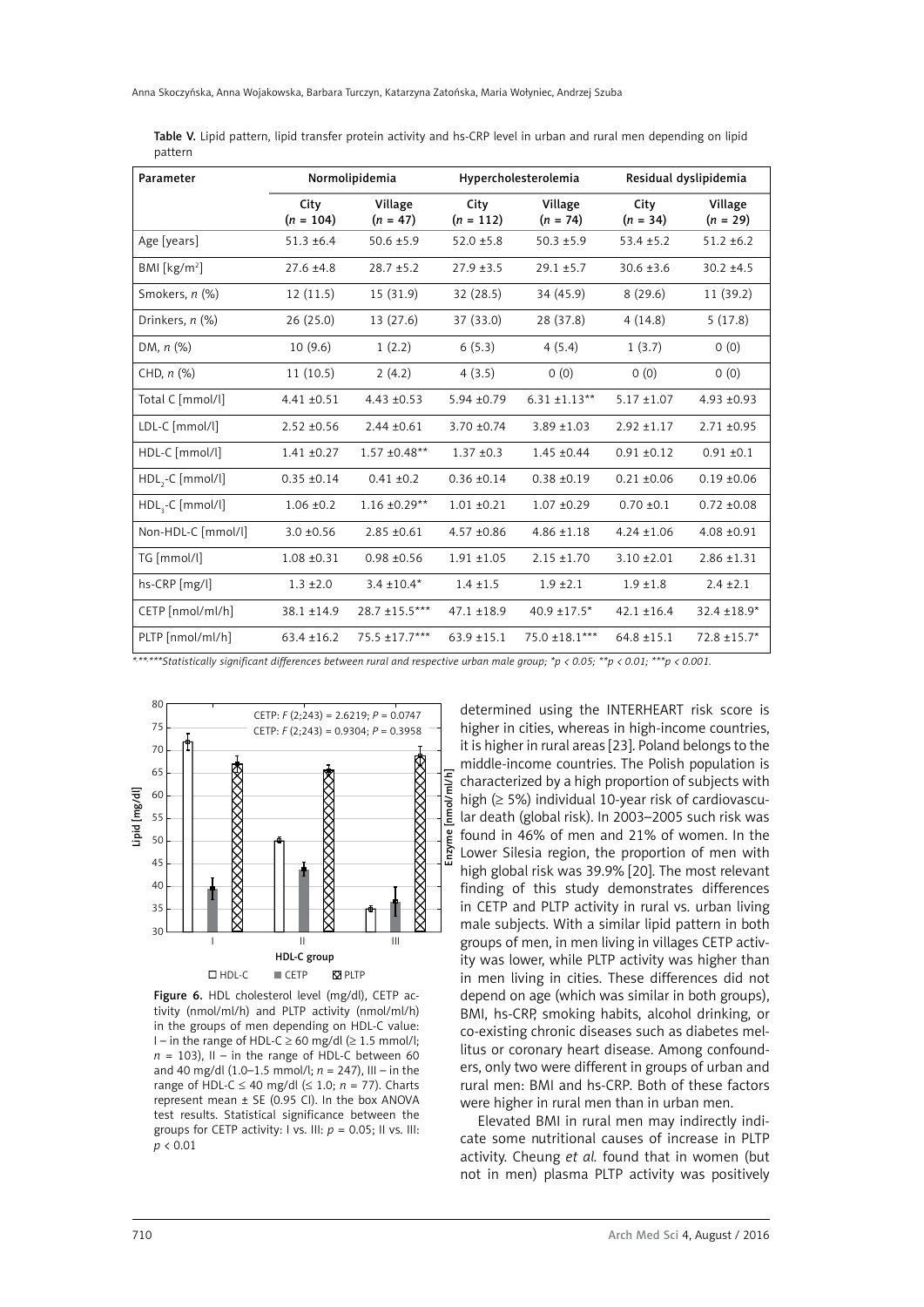correlated with lipids and BMI [24]. Murdoch *et al.* reported that elevated PLTP activity in obese subjects can be a result of increased body fat and is influenced by non-esterified fatty acids (NEFAs) [25]. Daily NEFA consumption in rural men was habitually higher than in urban habitants (unpublished data), so it can explain higher PLTP activity in rural men. Nutritional genomics studies also demonstrated interactions between diet and CETP gene polymorphisms [26–28]. It is probable that dietary factors, possibly combined with alcohol consumption and smoking, and interactions that occur between them, were responsible for the increase in PLTP and decrease in CETP activity in the rural population of men as compared to men living in urban areas. Regardless of genetic factors, the causes of observed changes could also be related to inflammatory factors. The serum level of hs-CRP was higher in men from rural than urban areas. However, in the multivariate regression model, hs-CRP was not associated with CETP or PLTP activity. This could be due to the fact that normolipidemic men constituted the highest percentage of respondents. The association between hs-CRP and lipid transfer protein was observed in other studies in groups of people with dyslipidemia. This association was related mainly to PLTP and was expressed as a positive relationship between hs-CRP and PLTP activity [15, 16].

Apart from BMI and hs-CRP, the remaining confounders, especially smoking habits and alcohol drinking, did not influence CETP or PLTP activity. After adjustment for body mass index and hs-CRP, the lower CETP and higher PLTP activity in rural men persisted as statistically significant differences in comparison to urban men (*p* < 0.001 and *p* < 0.0001 for CETP and PLTP, respectively). There was a further question of how these differences may be associated with different lipid patterns in the studied groups. Therefore, an analysis of the activity of CETP and PLTP was performed in groups of men living in an urban or rural area, and diagnosed with normolipidemia or hypercholesterolemia or residual dyslipidemia. In each of these groups, rural men displayed significantly lower CETP and higher PLTP activity compared to urban men.

Of course, relying solely on this study, it is difficult to provide a mechanistic explanation for our findings. Nevertheless, the determination of both CETP and PLTP activity and the relationship between them is the highlight of the study. The relationships between lipids and lipid transfer proteins, such as the significant, positive correlation of CETP with total cholesterol, LDL cholesterol, and non-HDL cholesterol, have also been found in other studies [3, 23]. Similarly to others [29, 30], we found significantly higher CETP activity in hypercholesterolemic vs. normocholesterolemic men. The presence of these relations is consistent with the hypothesis of the pro-atherogenic role of elevated serum CETP activity, as LDL- and non-HDL cholesterol remain the main risk factor for cardiovascular disease [31]. However, we did not find a negative linear correlation between CETP and HDL-C, although increased CETP activity is recognized as a factor associated with decreased HDL cholesterol [6, 12]. The inverse association between CETP activity and HDL-C level appeared in the comparative analysis of lipid transfer protein levels performed depending on the concentration of HDL-C. In the range of normal vs. increased serum HDL-C levels, CETP activity was normal vs. reduced. There was no such dependence between CETP and HDL-C in the range of normal vs. low HDL-C levels; low HDL-C was associated with low CETP activity (Figure 6). PLTP activity was similar in all groups. These disparities showed that CETP-HDL interaction depends on the range of HDL cholesterol levels. It also suggests that the effectiveness of CETP inhibitors in lowering total or LDL cholesterol concentrations may be dependent on the initial HDL cholesterol concentration.

Moreover, it seems that in men with a high HDL cholesterol level not all HDLs were subjected to the CETP action. This can result in a relatively low  $HDL<sub>3</sub>$  to  $HDL<sub>2</sub>$  cholesterol ratio in men with high HDL levels (similar to the one estimated in the group of men with normal HDL levels). Small  $HDL<sub>3</sub>$  particles, containing an increased content of oxidized fatty acids, seem to have impaired antiinflammatory and antioxidant activities, which were associated with oxidative stress. These dysfunctional HDL particles may be a novel biomarker of cardiovascular risk [32, 33].

A more obvious association than in the case of CETP-HDL was revealed between PLTP activity and HDL cholesterol level, although it appeared only in groups of men with lipid disturbances. This was not surprising, as PLTP, along with CETP, is one of the main factors regulating the size and composition of HDL particles, and controlling plasma HDL levels [34]. In our study, in hypercholesterolemic men, PLTP activity was significantly and positively correlated with total and  $HDL<sub>2</sub>$  cholesterol. In men with residual dyslipidemia, a positive correlation between PLTP and HDL-C and between PLTP and HDL<sub>3</sub>-C was observed. In other studies human plasma PLTP activity was either positively [22] or negatively [35] correlated with HDL levels. It depended on various exogenous and endogenous factors, including genetic variation of the PLTP gene [26, 35]. This study confirmed the impact of BMI on PLTP activity. A similar observation was described by Murdoch *et al.*, who also found a significant, positive relationship of BMI with PLTP and PLTP with  $HDL<sub>2</sub>$  cholesterol. The latter correlation appeared after adjustment of  $\mathsf{HDL}_2$  cholesterol for the presence of obesity [36]. In diabetic or obese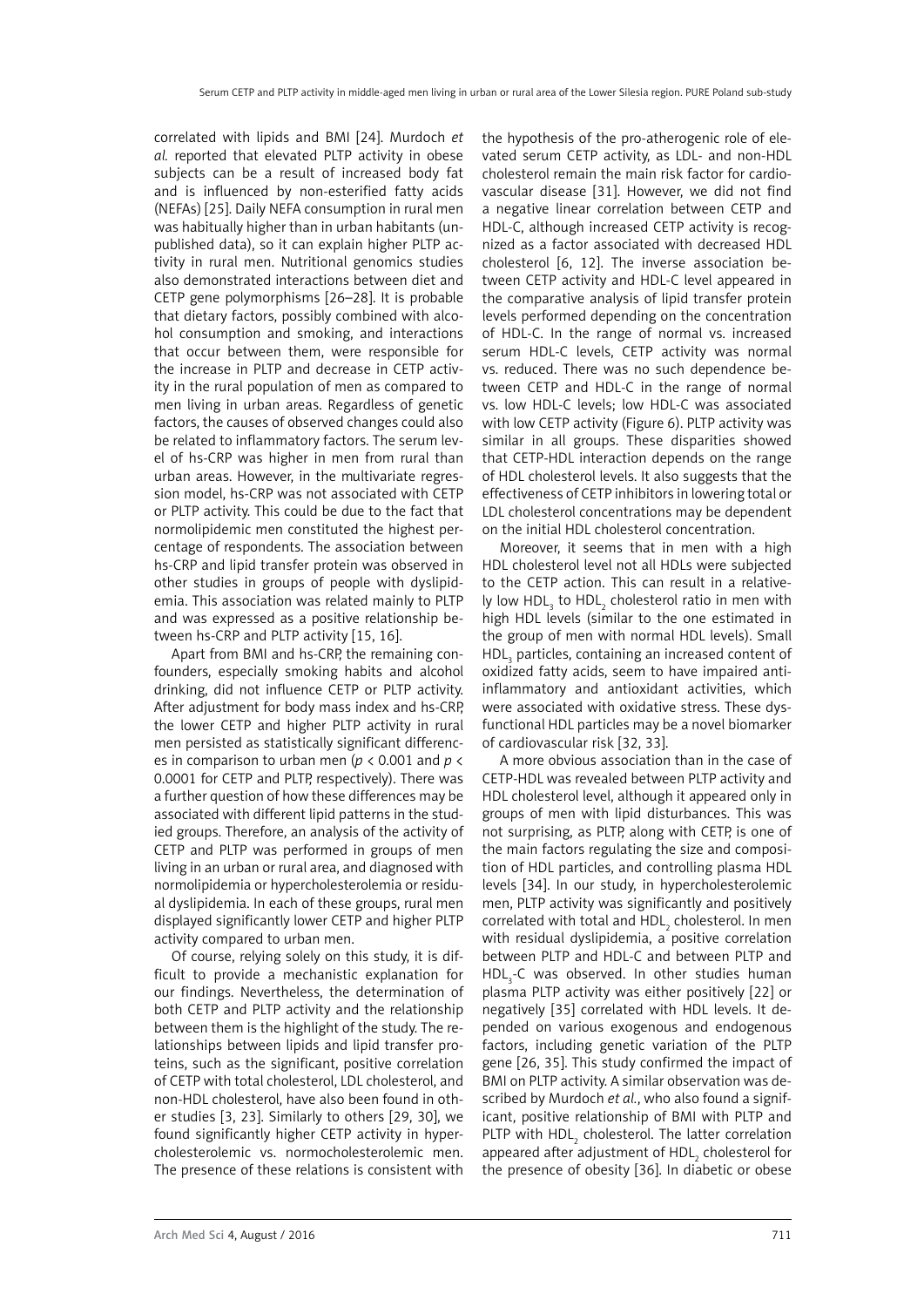patients, plasma leptin levels were related to plasma CETP mass and PLTP activity, which may explain the relationship of BMI with lipid transfer proteins [37, 38]. However, in our study, presence of T2DM was sporadic, and the existence of a PLTP-HDL<sub>2</sub> cholesterol relationship was dependent on cholesterol level rather than obesity. A significant correlation between PLTP (CETP) and TG, observed in hypercholesterolemic and hypertriglyceridemic men (while absent in normolipidemic men), indicates a close association between lipid transfer protein and changed lipid pattern. It is important that as a consequence of elevated PLTP (and elevated CETP) activity, functionally deficient HDL particles, enriched in core TG and depleted in CE and apoA-I, are formed intravascularly [32, 33]. Thus, although therapeutic elevation of plasma HDL has become a major pharmacological target in patients with metabolic diseases, the normalization of HDL functionality should be another aim of therapy [39].

To summarize, our results showed that the existence of a relationship between PLTP and CETP, and between both proteins and lipids, varies along with changes in lipid pattern. The participation of PLTP and CETP in disturbed lipid homeostasis in men with hyperlipidemia resulted in lack of an inverse correlation between CETP and PLTP in men with hypercholesterolemia or atherogenic dyslipidemia. Such a correlation was present in normolipidemic men. Interestingly, also in normolipidemic rats, changes in lipid transfer proteins induced by various polyunsaturated fatty acids confirmed the negative relationship between CETP and PLTP activities [40].

Dullaart *et al.* suggest that higher lipid transfer protein activities may provide a mechanism that contributes to a more atherogenic lipid profile, associated with cigarette smoking [41]. This profile is characterized by higher total cholesterol and triglycerides with lower levels of HDL cholesterol [42, 43]. In the present study, smokers displayed higher total and non-HDL cholesterol, as well as triglycerides, in comparison to non-smokers. However, there was no effect of smoking on HDL or lipid transfer proteins. Other authors have observed decreased CETP or/and PLTP activity in smokers, as compared with non-smokers [44, 45], but their studies were performed in small groups of about a dozen people, whereas our study included 427 men. In our study, also no effect of moderate alcohol consumption on CETP or PLTP activity was found. Likewise, He *et al.* found no significant changes in the activity of lipid transfer proteins in people who drink alcohol moderately [4]. Other authors have reported lower CETP activity among young men drinking alcohol [7, 46, 47]. Genetic variation in the gene encoding CETP may be an important determinant of its activity in men drinking alcohol [48]. In our study, CETP activity showed an interaction effect between smoking and moderate alcohol drinking ( $p = 0.009$ ). This interaction seems to be antagonistic.

To summarize, in the middle-aged male population of the Lower Silesia region in Poland, place of residence (urban or rural area) had a significant impact on the activity of lipid transfer proteins. After adjustment for age, BMI, smoking habits, alcohol drinking, co-existence of lipid disturbances or chronic diseases, and inflammatory state, the lower CETP and higher PLTP activity in rural men persisted as significantly different in comparison to urban men. There were no effects of smoking or moderate alcohol consumption on the lipid transfer proteins; however, CETP activity showed an interaction effect between these two factors. Recently, on the basis of the Framingham Heart Study it was shown that low CETP and high PLTP activities, each independently, predicted cardiovascular events. The combination of both low CETP and high PLTP resulted in higher cardiovascular risk than either of these factors alone. However, both low CETP and high PLTP predicted cardiovascular diseases only in men [21]. According to these results, in the Lower Silesia region, male habitants of villages have greater cardiovascular risk than habitants of cities. Nevertheless, on the basis of a large South Asian population study, it was suggested that elevated CETP activity is a major determinant of atherosclerotic cardiovascular disease [5]. According to these results, urban men could have a greater cardiovascular risk, which was also pointed out in the PURE study [23]. These differences in the interpretation can result from the specifics of the studied populations (race, sex, age, BMI, other confounding factors) and  $-$  probably the most important  $-$  different lipid patterns. The practical implication of this study, which was performed in groups of men with similar lipid levels, may be the identification of changes in CETP and PLTP activities as one of the mechanisms of high global cardiovascular risk, existing in nearly 40% of the population of men living in the Lower Silesia region.

In conclusion, co-existing differences in CETP and PLTP activities, observed between urban and rural populations of men living in the Lower Silesia region, may be associated with cardiovascular risk. Changes in lipid transfer proteins are probably caused by nutritional and/or genetic factors.

## Conflict of interest

The authors declare no conflict of interest.

# References

1. van Tol A. Phospholipid transfer protein. Curr Opin Lipidol 2002; 13: 135-9.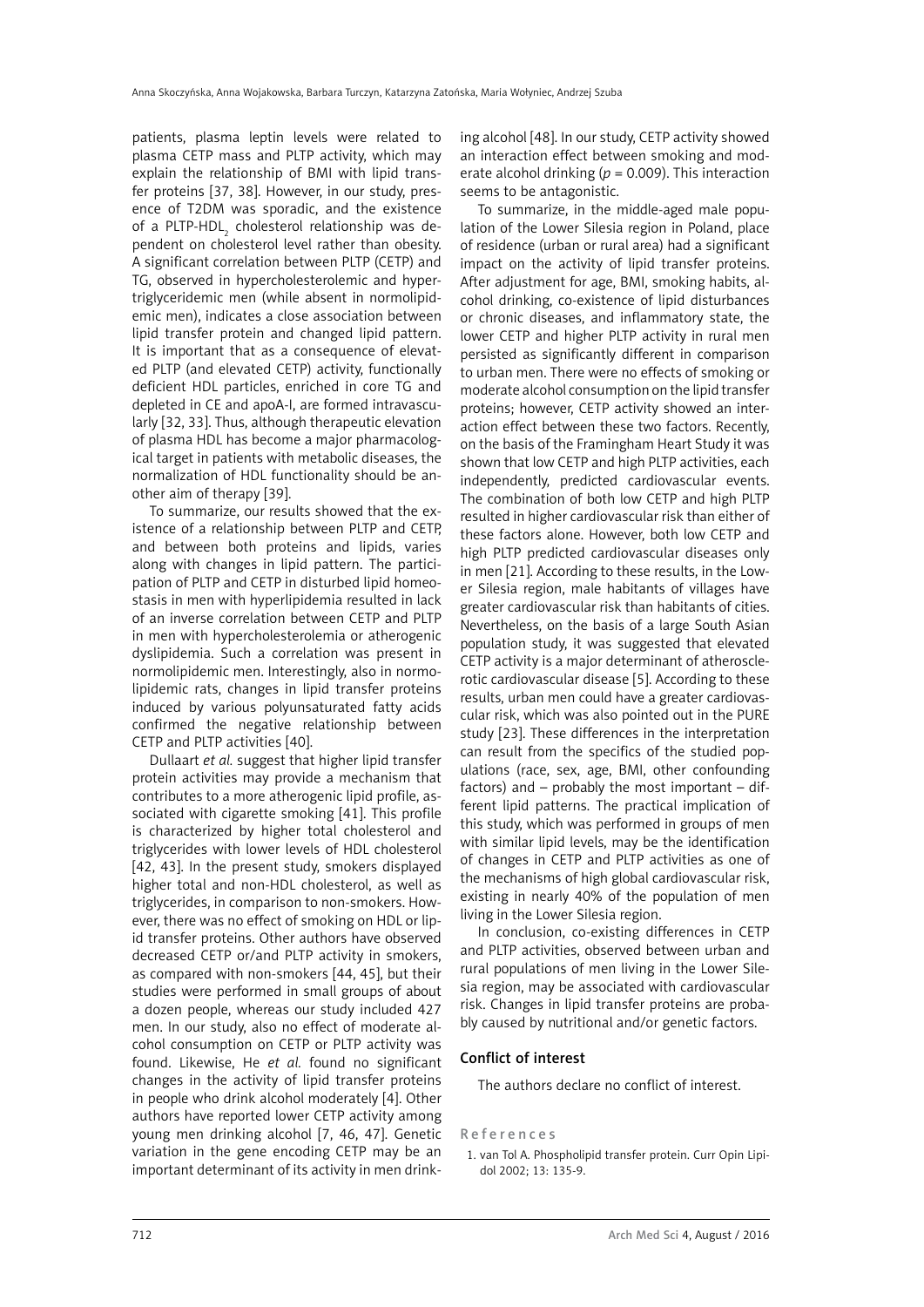- 2. Quintao EC, Cazita PM. Lipid transfer proteins: past, present and perspectives. Atherosclerosis 2010; 209: 1-9.
- 3. Tato F, Vega GL, Grundy SM. Bimodal distribution of cholesteryl ester transfer protein activities in normotriglyceridemic men with low HDL cholesterol concentrations. Arterioscler Thromb Vasc Biol 1995; 15: 446-51.
- 4. He BM, Zhao SP, Peng ZY. Effects of cigarette smoking on HDL quantity and function: implications for atherosclerosis. J Cell Biochem 2013; 114: 2431-6.
- 5. Rashid S, Sniderman A, Melone M, et al. Elevated cholesteryl ester transfer protein (CETP) activity, a major determinant of the atherogenic dyslipidemia, and atherosclerotic cardiovascular disease in South Asians. Eur J Prev Cardiol 2015; 22: 468-77.
- 6. Durrington PN. Cholesteryl ester transfer protein (CETP) inhibitors. Br J Cardiol 2012; 19: 126-33.
- 7. Barter PJ, Brewer HB, Chapman MJ, Hennekens CH, Rader DJ, Tall AR. Cholesteryl ester transfer protein: novel target for raising HDL and inhibiting atherosclerosis. Arterioscler Thromb Vasc Biol 2003; 23: 160-7.
- 8. Davidson MH. HDL and CEPT inhibition: will this DEFINE the future? Curr Treat Option Cardiovasc Med 2012; 14: 384-90.
- 9. Barter PJ, Caulfield M, Eriksson M, et al. Effects of torcetrapib in patients at high risk for coronary events. N Engl J Med 2007; 357: 2109-22.
- 10. Mabuchi H, Nohara A, Inazu A. Cholesteryl ester transfer protein (CETP) deficiency and CETP inhibitors. Mol Cells 2014; 37: 777-84.
- 11. van Haperen R, van Tol A, van Gent T, et al. Increased risk of atherosclerosis by elevated plasma levels of phospholipid transfer protein. J Biol Chem 2002; 277: 48938-43.
- 12. Masson D, Jiang XC, Lagrost L, Tall AR. The role of plasma lipid transfer proteins in lipoprotein metabolism and atherogenesis. J Lipid Res 2009; 50: S201-6.
- 13. Kärkkäinen M, Oka T, Olkkonen VM, et al. Isolation and partial characterization of the inactive and active forms of human plasma phospholipid transfer protein (PLTP). J Biol Chem 2002; 277: 15413-8.
- 14. Jiang XC, Jin W, Hussain MM. The impact of phospholipid transfer protein (PLTP) on lipoprotein metabolism. Nutr Metab 2012; 9: 75.
- 15. Cheung MC, Brown BG, Marino Larsen EK, Frutkin AD, O'Brien KD, Albers JJ. Phospholipid transfer protein activity is associated with inflammatory markers in patients with cardiovascular disease. Biochim Biophys Acta 2006; 1762: 131-7.
- 16. Tzotzas T, Desrumaux C, Lagrost L. Plasma phospholipid transfer protein (PLTP): review of an emerging cardiometabolic risk factor. Obes Rev 2009; 10: 403-11.
- 17. Dullaart RP, Vergeer M, de Vries R, Kappelle PJ, Dallinga-Thie GM. Type 2 diabetes mellitus interacts with obesity and common variations in PLTP to affect plasma phospholipid transfer protein activity. J Intern Med 2012; 271: 490-8.
- 18. Qin S, Kawano K, Bruce C, et al. Phospholipid transfer protein gene knock-out mice have low high density lipoprotein levels, due to hypercatabolism, and accumulate apoA-IV-rich lamellar lipoproteins. J Lipid Res 2000; 41: 269-76.
- 19. Skoczyńska A, Wojakowska A, Turczyn B, et al. Lipid pattern in middle-aged inhabitants of the Lower Silesian region of Poland. The PURE Poland sub-study. Ann Agric Environ Med 2013; 20: 317-24.
- 20. Piwońska A, Piotrowski W, Broda G. Ten-year risk of fatal cardiovascular disease in the Polish population and

medical care. Results of the WOBASZ study. Kardiol Pol 2010; 68: 672-7.

- 21. Robins SJ, Lyass A, Brocia RW, Massaro JM, Vasan RS. Plasma lipid transfer proteins and cardiovascular disease. The Framingham Heart Study. Atherosclerosis 2013; 228: 230-6.
- 22. Chen X, Sun A, Mansoor A, et al. Plasma PLTP activity is inversely associated with HDL-C levels. Nutr Metab 2009; 6: 49.
- 23. Yusuf S, Rangarajan S, Teo K, et al. Cardiovascular risk and events in 17 low-, middle-, and high-income countries. N Engl J Med 2014; 371: 818-27.
- 24. Cheung MC, Knopp RH, Retzlaff B, Kennedy H, Wolfbauer G, Albers JJ. Association of phospholipid transfer protein activity with IDL and buoyant LDL: impact of gender and adiposity. Biochim Biophys Acta 2002; 1587: 53-9.
- 25. Murdoch SJ, Kahn SE, Albers JJ, Brunzell JD, Purnell JQ. PLTP activity decreases with weight loss: changes in PLTP are associated with changes in subcutaneous fat and FFA but not IAF or insulin sensitivity. J Lipid Res 2003; 44: 1705-12.
- 26. Perez-Martinez P, Delgado-Lista J, Perez-Jimenez F, Lopez-Miranda J. Update on genetics of postprandial lipemia. Atheroscler Suppl 2010; 11: 39-43.
- 27. Shin SK, Ha TY, McGregor RA, Choi MS. Long-term curcumin administration protects against atherosclerosis via hepatic regulation of lipoprotein cholesterol metabolism. Mol Nutr Food Res 2011; 55: 1829-40.
- 28. Ros E, Martínez-González MA, Estruch R, et al. Mediterranean diet and cardiovascular health: teachings of the PREDIMED study. Adv Nutr 2014; 5: 330S-6S.
- 29. Desrumaux C, Athias A, Besse'de G, et al. Mass concentration of plasma phospholipid transfer protein in normolipidemic, type IIa hyperlipidemic, type IIb hyperlipidemic, and non-insulin-dependent diabetic subjects as measured by a specific ELISA. Arterioscler Thromb Vasc Biol 1999; 19: 266-75.
- 30. Sasai K, Okumura-Noji K, Hibino T, et al. Human cholesteryl ester transfer protein measured by enzymelinked immunosorbent assay with two monoclonal antibodies against rabbit cholesteryl ester transfer protein: plasma cholesteryl ester transfer protein and lipoproteins among Japanese hypercholesterolemic patients. Clin Chem 1998; 44: 1466-73.
- 31. Adhyaru BB, Jacobson TA. Atherosclerotic cardiovascular disease risk: a comparison of the 2013 American College of Cardiology/American Heart Association Cholesterol Guidelines with the 2014 National Lipid Association Recommendations for Patient-Centered Management of Dyslipidemia. Cardiol Clin 2015; 33: 181-96.
- 32. Otocka-Kmiecik A, Mikhailidis DP, Nicholls SJ, Davidson M, Rysz J, Banach M. Dysfunctional HDL: a novel important diagnostic and therapeutic target in cardiovascular disease? Prog Lipid Res 2012; 51: 314-24.
- 33. Toth PP, Barylski M, Nikolic D, Rizzo M, Montalto G, Banach M. Should low high-density lipoprotein cholesterol (HDL-C) be treated? Best Pract Res Clin Endocrinol Metab 2014; 28: 353-68.
- 34. Huuskonen J, Olkkonen VM, Jauhiainen M, Ehnholm C. The impact of phospholipid transfer protein (PLTP) on HDL metabolism. Atherosclerosis 2001; 155: 269-81.
- 35. Tahvanainen E, Jauhiainen M, Funke H, Vartiainen E, Sundvall J, Ehnholm C. Serum phospholipid transfer protein activity and genetic variation of the PLTP gene. Atherosclerosis 1999; 146: 107-15.
- 36. Murdoch SJ, Carr MC, Hokanson JE, Brunzell JD, Albers JJ. PLTP activity in premenopausal women. Rela-